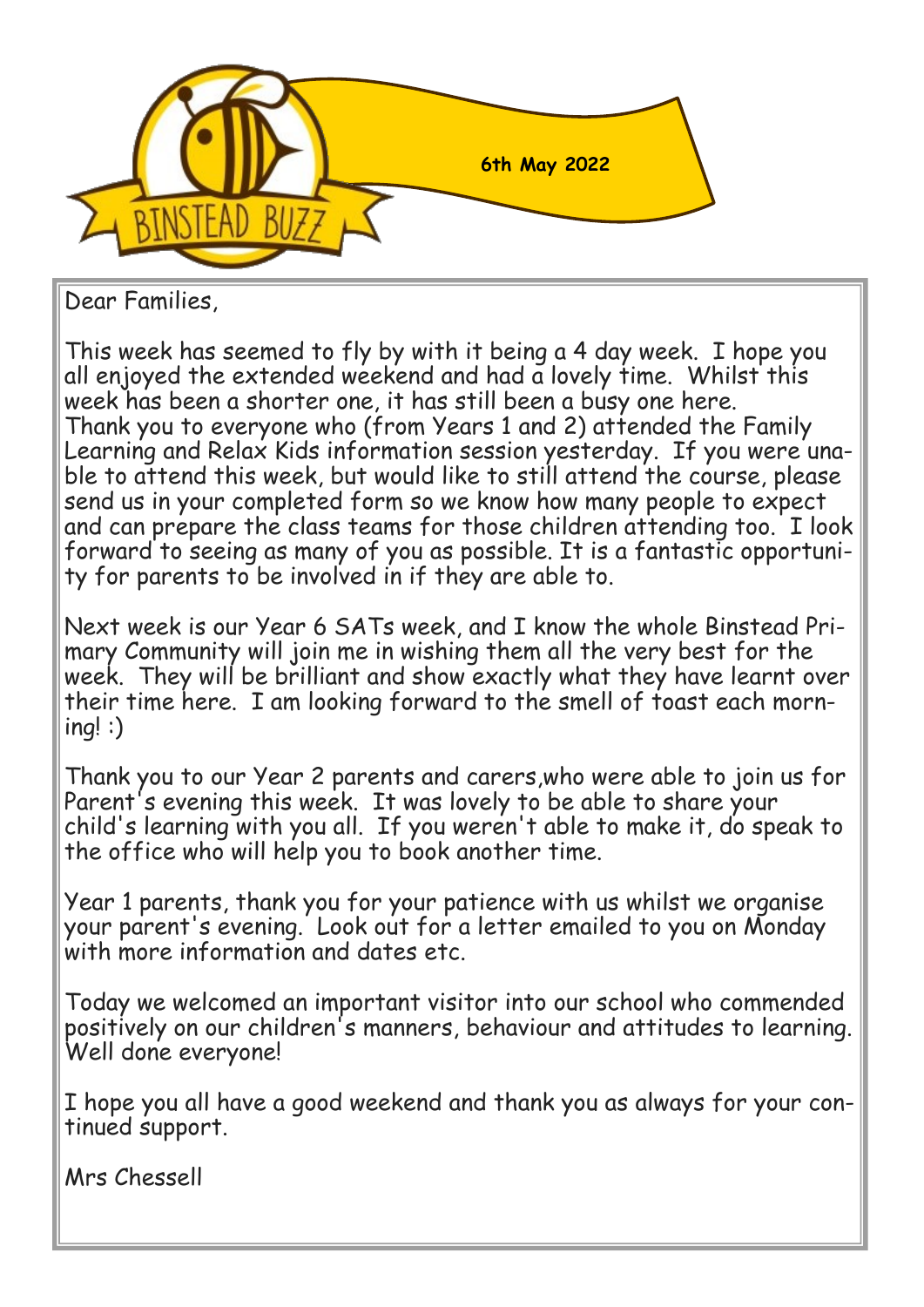| Week 1   | Monday              | Tuesday            | Wednesday           | Thursday           | Friday            |
|----------|---------------------|--------------------|---------------------|--------------------|-------------------|
| menu     |                     |                    |                     |                    |                   |
|          |                     |                    |                     |                    |                   |
| Option 1 | Cheese and          | <b>BBQ Chicken</b> | Roast               | <b>Beef</b>        | Fish fingers      |
|          | <b>Tomato Pizza</b> | <b>Burger</b>      | Gammon              | <b>Bolognaise</b>  |                   |
|          |                     |                    |                     |                    |                   |
|          |                     |                    |                     |                    |                   |
| Option 2 | Veggie              | Macaroni           | Sweet               | <b>Butternut</b>   | Quorn             |
|          | <b>Burrito</b>      | Cheese             | Potato and          | Squash and         | <b>Nuggets</b>    |
|          |                     |                    | Chickpea            | <b>Tomato Bake</b> | and chips         |
|          |                     |                    | Roast               |                    |                   |
| Dessert  | Chocolate           | <b>Brownie</b>     | Shortbread          | Banana Cake        | Chocolate         |
|          | Ice Cream           |                    | <b>Biscuit and</b>  |                    | and               |
|          |                     |                    | <b>Fruit Slices</b> |                    | Raspberry         |
|          |                     |                    |                     |                    | <b>Swirl Cake</b> |

Cheese, Beans or Cheese and Beans Jacket potato, tomato pasta, yoghurt and fruit available daily

## Diary Dates

May

24th Year 4 trip to Marwell Zoo

27th Break up for Half Term

June

6th Inset Day

7th School Starts

21st Midsummer Dance (pm)

July

13th / 14th Transition Days for Year 6

15th Sports Day

22nd Break up for Summer Holiday

Please can all children (except Reception Class) wear PE kit to school on Tuesday 10th May for a Cricket Taster Session

## Coats in School

As the weather is very changeable at present, please can your child have a coat in school every day.

If you have a spare, you are welcome to leave it on their peg rather than bring it home every day.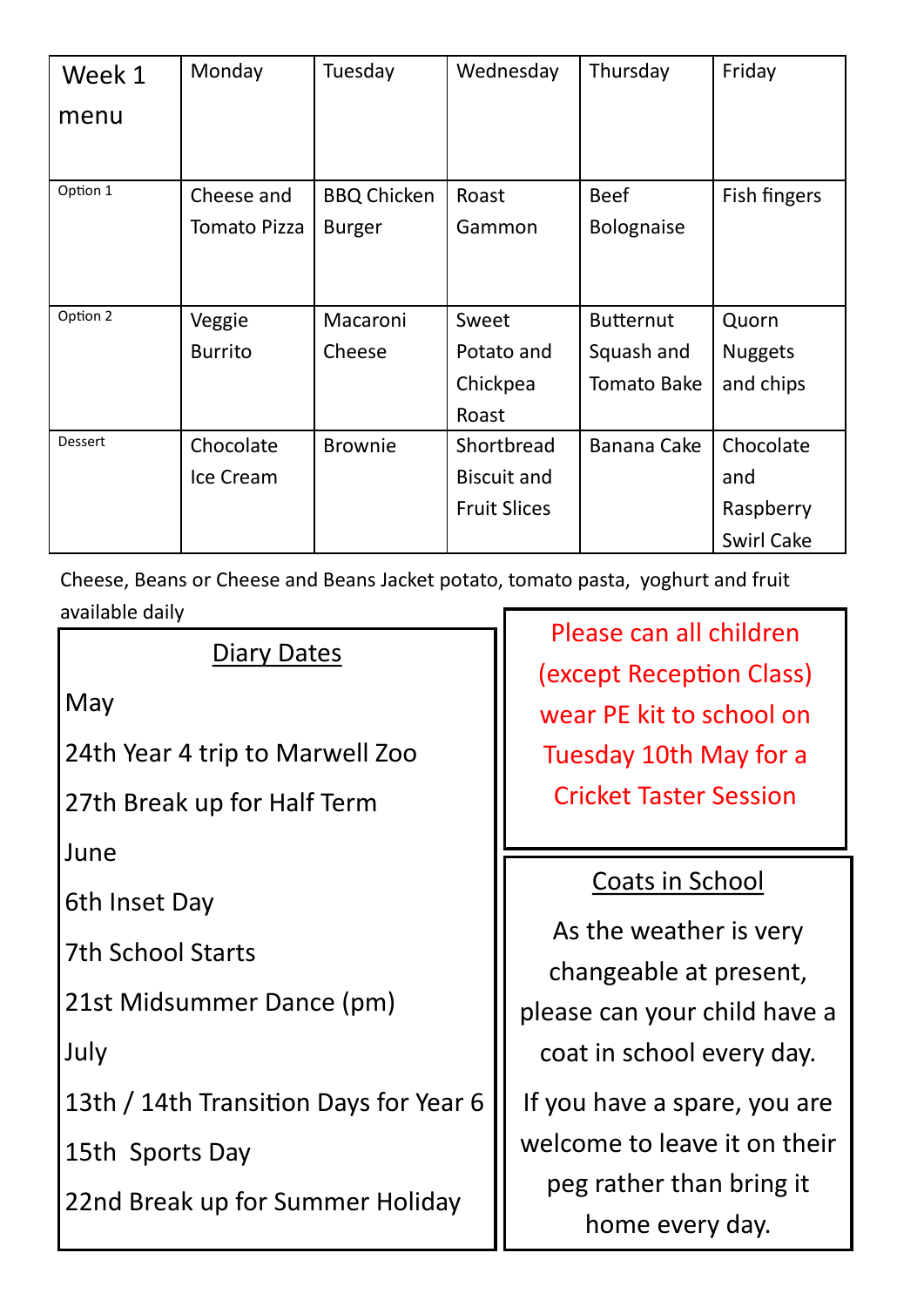*Lottery update: We have gone past our 1st target of 50 tickets sold, thank you so so much to everyone who have purchased tickets and supported it. There is still time to get your tickets before the first draw this Saturday 7th May. Enter now for a chance to win additional prizes, see advert below.*



- Please help give our fundraising a much-needed boost
- Tickets cost just £1 a week
- Cash prize winner EVERY week
- Win up to £25,000!



*School discos are back!!!!* 

*The Friends are pleased to announce that they will be a Jubilee Disco at school on Thursday 26th May.* 

*The discos will be:*

*Year R, 1 and 2, 3.15pm – 4.15pm*

*Years 3 & 4, 4.30pm – 5.30pm*

*Years 5 & 6, 5.45pm – 6.45pm*

*Tickets will be £2.50 each and will be able to be purchased the week before the disco.*

*Look out for posters and more information coming soon………*